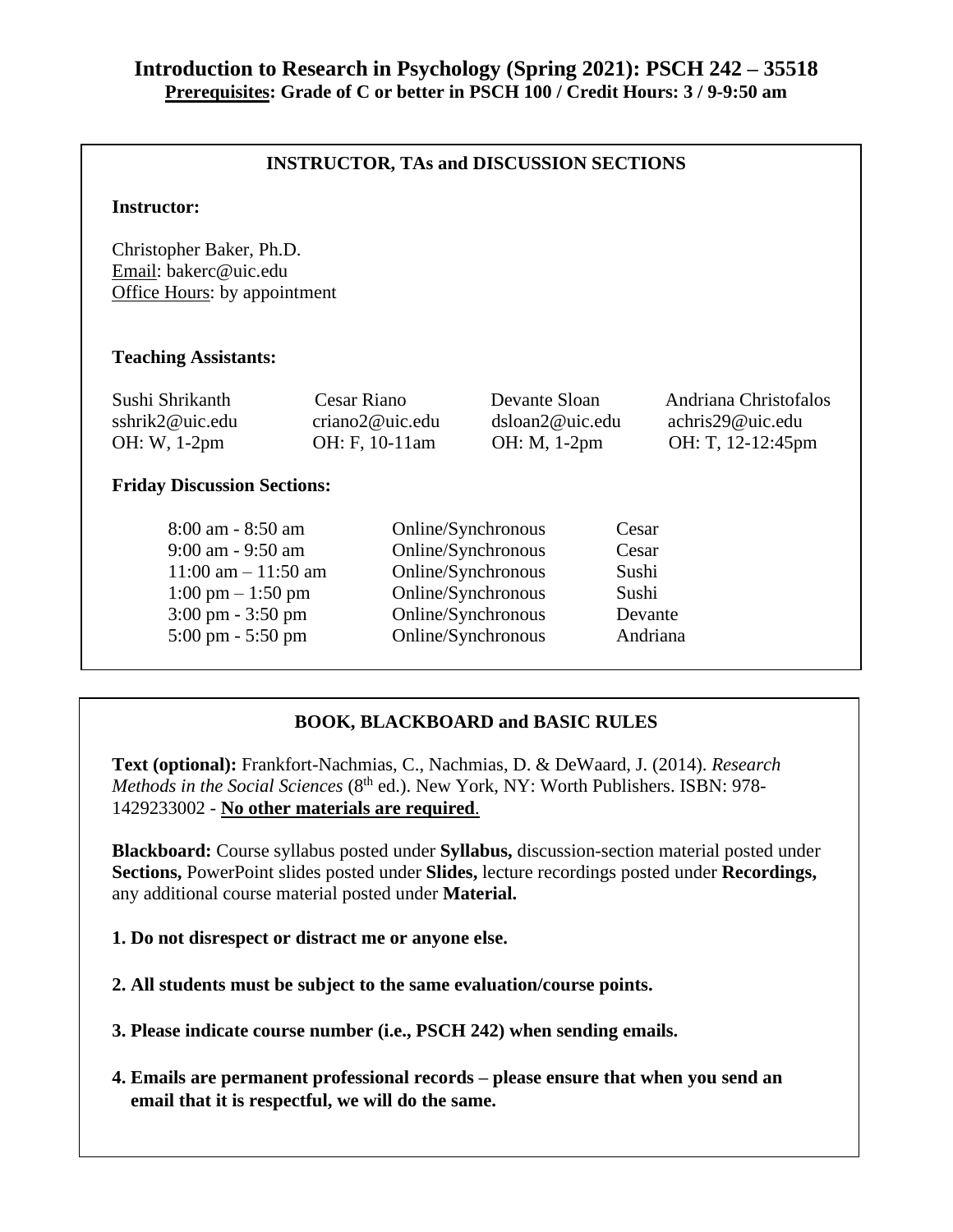# **EVALUATION: Overview**

## **EXAMS**

**Exam I** 50 **pts** 

**Exam II** 50 pts

*\*Exams are not cumulative \*Exams are essay and short-answer format \*Students have 48 hours to complete each exam \*Exams penalized 5 points for every day late*

## **DISCUSSION SECTIONS & ASSIGNMENTS**

### **5 Synchronous Sections (10 points each) 50 pts**

*\*You can make-up one missed discussion section. You must contact your TA within 48 hours of the missed section to receive the make-up assignment.*

## **5 Written Assignments (10 points each) 50 pts**

*\*Students have 1 week to complete written assignments \*Assignments penalized 2 points for every day late*

# **EXTRA CREDIT & GRADE DISPUTES**

*\*Extra credit occurs during the synchronous sections and is based on the quality of your discussion responses.*

**\****Grade disputes must be resolved within 1 week of receiving the disputed grade.*

# **200 Total Course Points:**

 $A = 180$  pts =  $90\%$  $B = 160$  pts =  $80\%$  $C = 140$  pts =  $70\%$  $D = 120$  pts =  $60\%$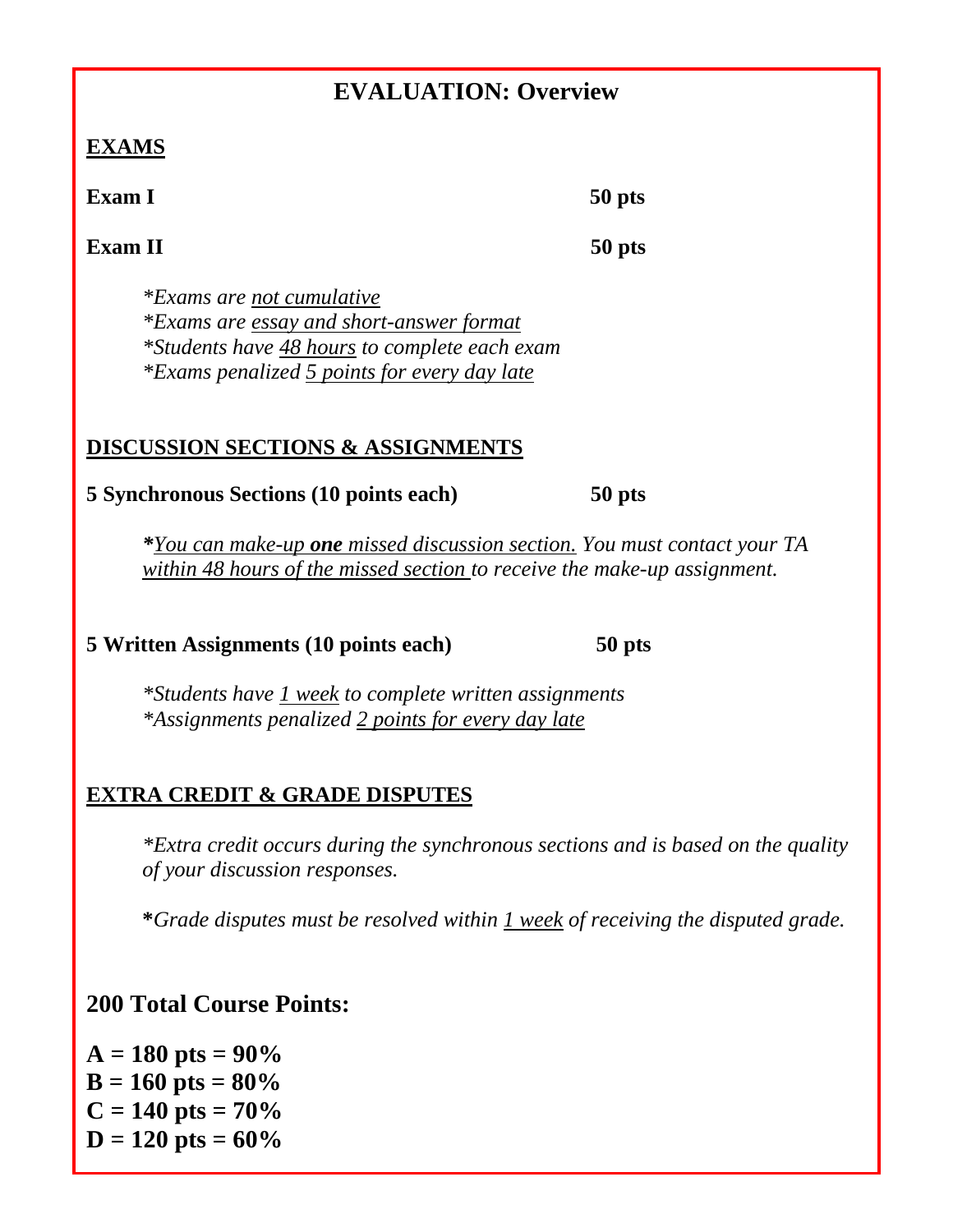### **DRC, CHEATING and BASIC INFO**

**Disability Services:** UIC is committed to full inclusion and participation of people with disabilities in all aspects of university life. Students who face or anticipate disability-related barriers while at UIC should connect with the Disability Resource Center (DRC) at drc.uic.edu, or at (312) 413-2183 to create a plan for reasonable accommodations. In order to receive accommodations, students must disclose disability to the DRC, complete an interactive registration process with the DRC, and provide their course instructor with a Letter of Accommodation (LOA). Course instructors in receipt of a LOA will work with the student and the DRC to implement approved accommodations.

**Academic Dishonesty:** Students will be held to the University's standards on academic dishonesty as described in the following Student Code of Conduct: http://dos.uic.edu/docs/Student%20Disciplinary%20Policy.pdf

**Course Description:** Techniques and problems associated with the study of behavior. Emphasis on measurement, descriptive statistics and the principles of experimental design. To be properly registered, students must enroll in one Discussion Section.

### **Course Outline: 1/11/2021-4/30/2021 \*Outline subject to change with advanced notice**

-- *week 1--*

**January 11: Course Overview** 

**January 13:** Scientific Approach; Philosophy of Science Reading*: 1-18*

**January 15: No Sections**

-- *week 2--*

### **January 18: Martin Luther King, Jr., Day. No classes.**

**January 20:** Variables Reading*: 46-54*

#### **January 22: No Sections**

**\* Last day to complete late registration; last day to add a course(s) or make section changes; last day to drop individual courses via XE Registration without receiving W (Withdrawn) grade on academic record. Last day to Web Drop courses via XE Registration and receive 100% cancellation of tuition and fees.**

-- *week 3--*

**January 25:** Hypotheses and Prediction Reading*: 55-59*

**January 27:** Scientific Writing; Expressing Ideas and Reducing Bias in Language

**January 29: Synchronous Discussion Section 1: Overview (10 pts) Written Assignment 1 Posted - Scientific Writing**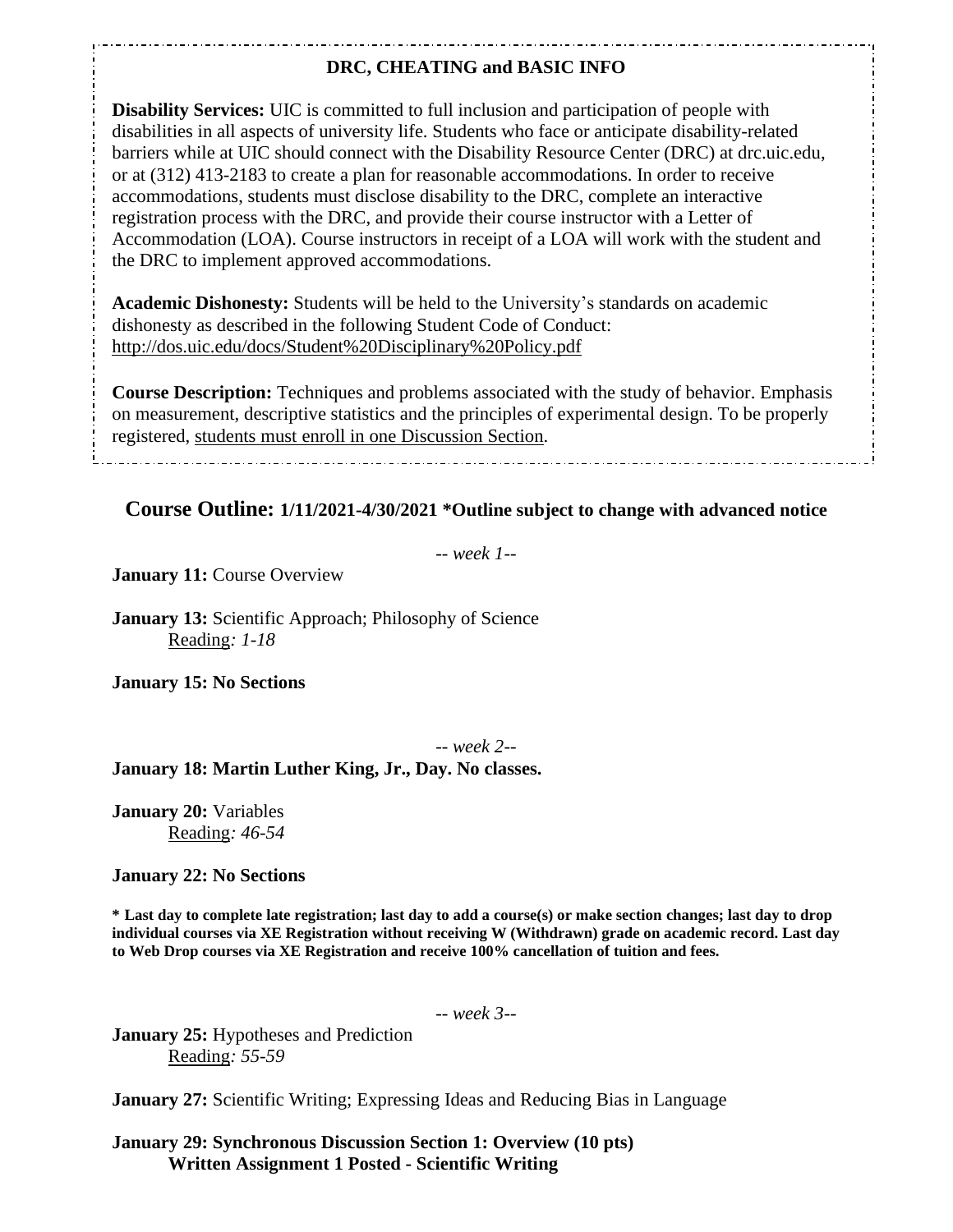**February 1:** Ethics Reading*: 64-67*

**February 3:** Informed Consent Reading*: 67-73*

**February 5: Written Assignment 1 Due on Blackboard (BB) by 6pm (10 pts)**

-- *week 5--*

**February 8:** Experimental Method and Causality Reading*: 82-94*

**February 10:** Experimental Method and Causality cont. Reading*: 94-98*

**February 12: Synchronous Discussion Section 2: Experimental Designs (10 pts) Written Assignment 2 Posted - Ethics**

-- *week 6--*

**February 15:** In-Text Citations +

**February 17:** Plagiarism

**February 19: Written Assignment 2 Due on BB by 6pm (10 pts)**

-- *week 7—*

**February 22: EXAM 1 Posted**

**February 24: EXAM 1 Due on BB by 4pm (50 pts)**

**February 26: Synchronous Discussion Section 3: Abstract and Introduction (10 pts) Written Assignment 3 Posted - Introduction**

-- *week 8--*

**March 1:** Reliability Reading*: Chapter 135-138*

**March 3:** Validity Reading*: Chapter 131-137*

**March 5: Written Assignment 3 Due on BB by 6pm (10 pts)**

-- *week 9--*

**March 8:** Observations Reading*: 175-182*

**March 10:** Observations cont., Sampling

**March 12: Synchronous Discussion Section 4: Coding System (10 pts) Written Assignment 4 Posted – Observation**